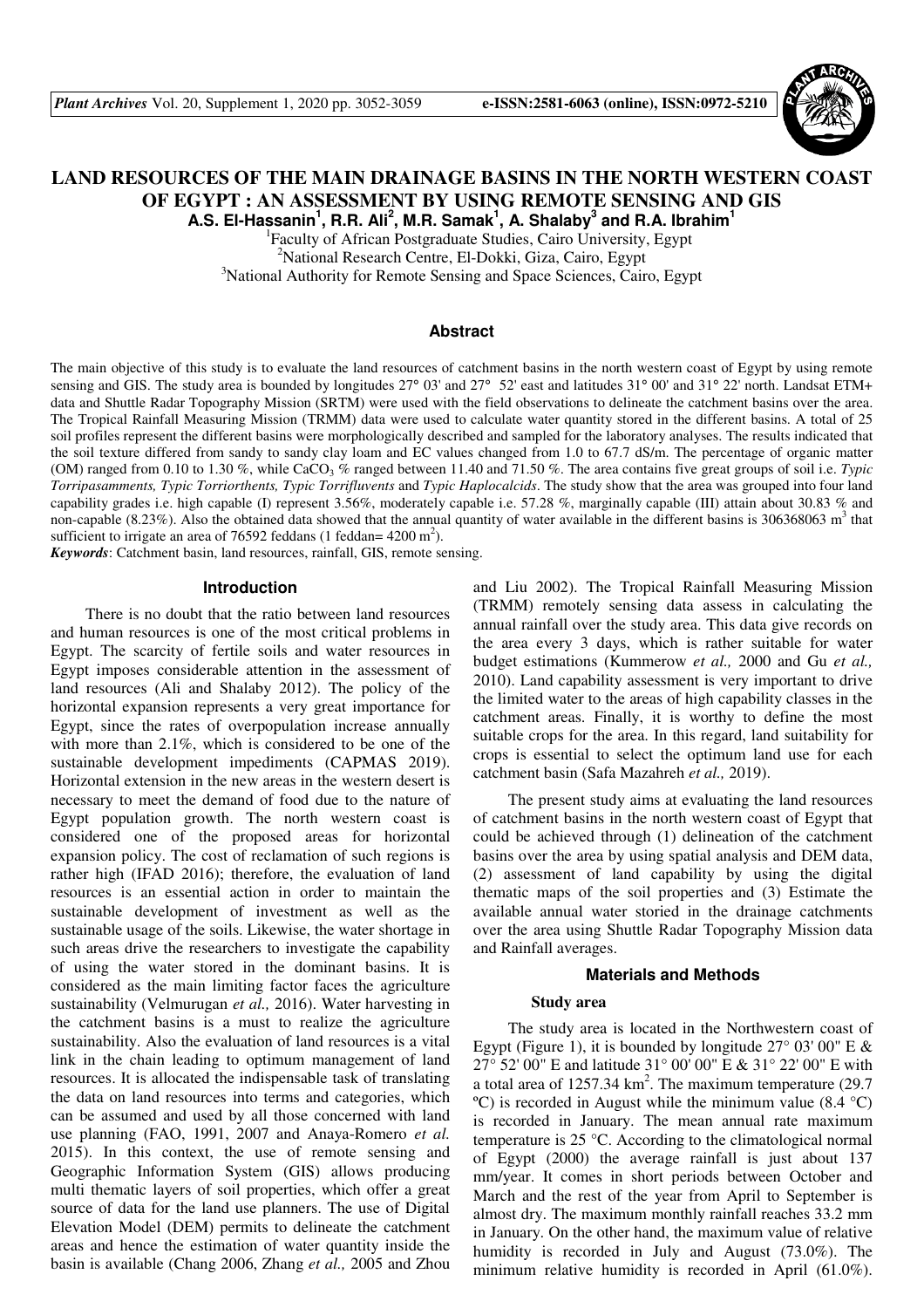Prevailing wind direction is mainly northwest during most of the year. Surface wind velocity varies from 8.1 to 11.9 km/h. Evaporation data indicate that the lowest value is 2.7 mm/day recorded in January, while the highest value is noticed in July and June (5.9 mm/day). As mentioned by Abbas *et al.*, 2008,

.

El-Bayomi, 2009 and Yousif and Bubenzer, 2012, the area was classified into beaches, coastal dunes, coastal ridge, coastal depressions, lagoons, salt marshes and lakes, inland dunes, inland depressions, inland ridges, piedmont plain and structural plateau landforms



#### **Shuttle Radar Topography Mission (SRTM)**

Digital Elevation Model is a 3D electronic model of the land surfaces that offers a better implementation than the topographic maps (Brough, 1986). The Shuttle Radar Topography Mission (SRTM) is one of the most significant space surveys of earth ever assumed that it could be used to provide improved image of the terrain (Lee *et al.*, 1988). The Digital Elevation Model (DEM) of the study areas were produced from the SRTM image using Arc-GIS 10.4 software. A DEM can be employed to offer varieties of data that can assist in investigating the soils and water in dry enclosed basins. The DEM of SRTM was processed to automatically extract the drainage networks and subcatchment boundary of the study area. The used method requires that all the sinks (i.e. local depressions) of the DEM

to be filled and raised in elevation to their neighbouring cells in order to ensure the flow continuity within the catchment to an outlet. The filling step of the DEM does not distinguish between naturally occurring sinks (i.e. playas), which is the case in the study areas. The main playas dotting the area were delineated by visual interpretation of satellite images and their relative low elevations to surrounding were assessed using the available SRTM DEM. Some low surface areas (i.e. playas) are covered in parts by sand sheets and also cultivated patches. Consequently, the causal drainage network and catchment areas to the different terminal playas have been determined following the subsequent D-8 algorithm routine in Arc-GIS. Figures 2 represents the surface elevation of the study area as derived from SRTM data.



**Fig. 2:** Digital elevation model of the study area derived from SRTM data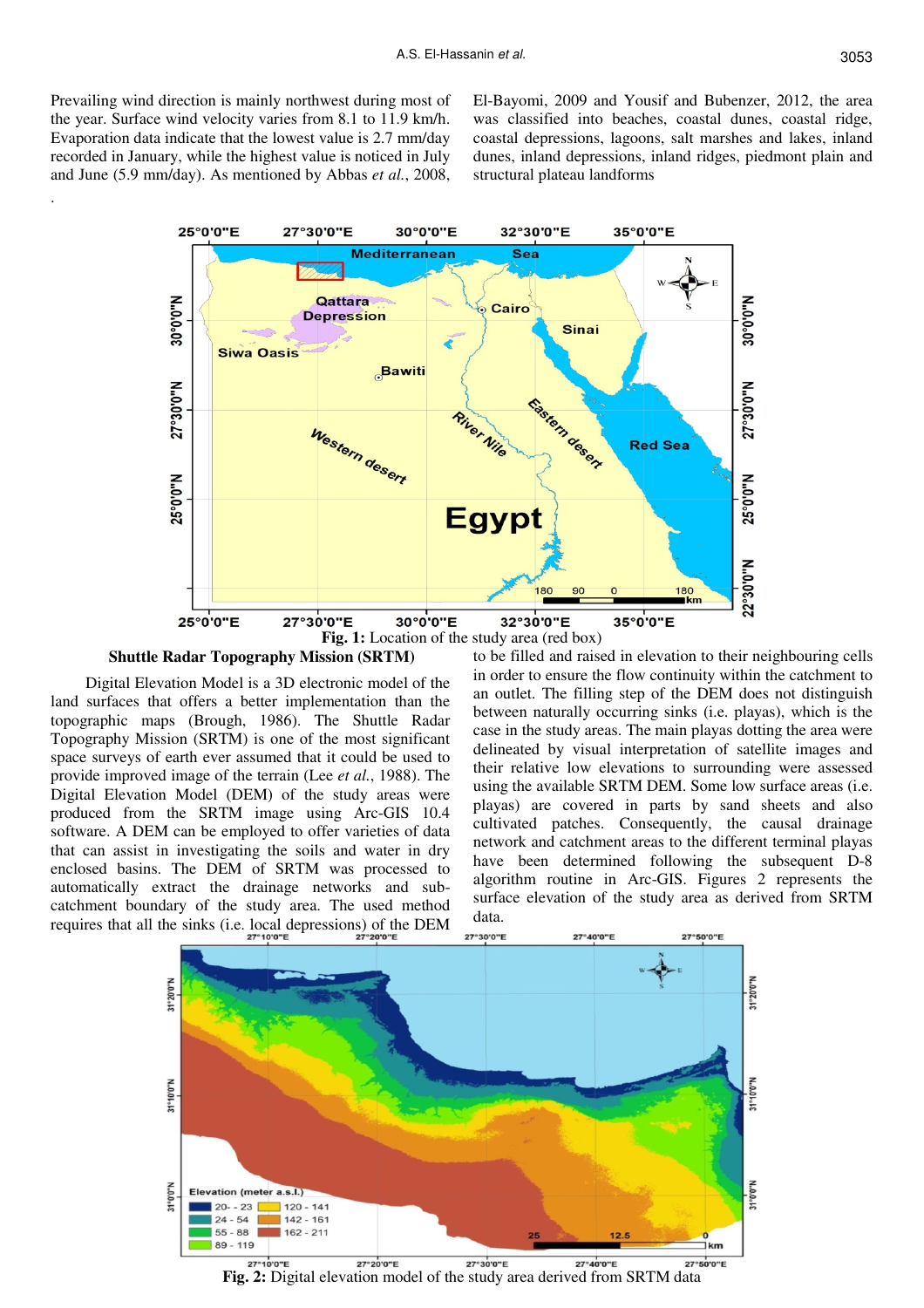## **Tropical Rainfall Measuring Mission (TRMM)**

The Tropical Rainfall Measuring Mission (TRMM) data were used in this study to estimate the annual rainfall over the study area. The data were used to calculate the water hidden in the different basins in the area. The water quantity stored annually in the basin was estimated in view of the basin area and rainfall (mm) per year.

#### **Field work, Laboratory analyses and Soil taxonomy**

A semi detailed survey was carried out on the whole investigated area in order to gain an appreciation on soil patterns, land forms and the landscape characteristics. A total

of 25 soil profiles were investigated in the field as shown in Figure 3. The morphological description of the profiles was carried out using the guidelines outlined by FAO (2006). Representative soil samples (85 samples) from different soil layers were collected for laboratorial analyses. The collected soil samples were air-dried, ground and sieved through a 2 mm stainless steel sieve then the laboratory analyses were executed using the procedure described by USDA (2004). The different soils were classified according to the American soil taxonomy (USDA 2010) using field work, laboratory analyses and climatic data





## **GIS applications**

Arc GIS version 10.3 was used to delineate the catchment basins and drainage network; the spatial analyst technique was performed for this purpose using the SRTM data.

#### **Land capability classification**

Land capability classification was completed using the method detailed by Sys, *et al.* (1991); this method depends on the land characteristics of the different drainage basins in the study area.

#### **Catchment areas and drainage orders**

The surface topography in the study area controls the water movement and drives it towards the Mediterranean Sea. The investigated area was divided into 8 drainage basins or catchment areas (Figure 4). All these catchment areas are limited by the coastal line of Mediterranean Sea. The area of each basin widely varied from 17.68 sq km for the basin VIII to 336.44sq km for the basin VI as illustrated in Table 1. Drainage basins are placed in 5 orders that slightly directed to the sea, and so, the flash flood hazard is not expected in this area.

**Results and Discussion** 



.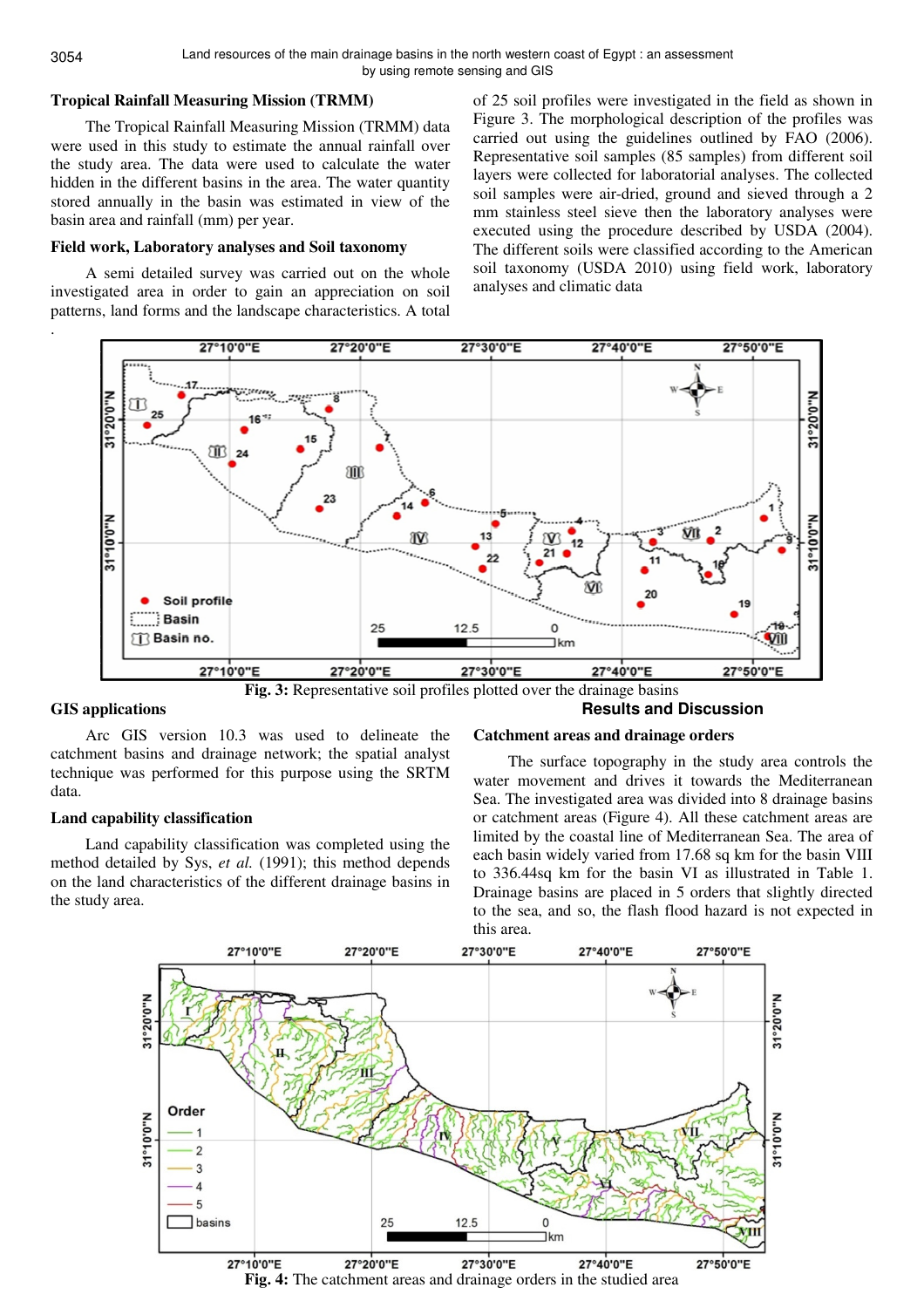| Basin no. | Area (km2)                | Area (Feddans) | Area $(\%)$ |
|-----------|---------------------------|----------------|-------------|
|           | 77.37                     | 18453.26       | 6.15        |
| п         | 227.31                    | 54214.22       | 18.08       |
| Ш         | 219.51                    | 52352.05       | 17.46       |
| IV        | 202.01                    | 48179.05       | 16.07       |
|           | 67.40                     | 16074.90       | 5.36        |
| VI        | 336.44                    | 80241.74       | 26.76       |
| VЦ        | 109.62                    | 26144.29       | 8.72        |
| VIII      | 17.68                     | 4216.78        | 1.41        |
| Total     | 1257.34<br>$\overline{ }$ | 299876.29      | 100.00      |

**Table 1:** Numbers and areas of the derived drainage basins

Note: 1 feddan=  $4200 \text{ m}^2$ 

#### **The soils of catchment areas**

**Basin I :** This basin is extended to cover an area of 77.37 sq km representing 6.15% which is mainly located in the coastal plain and Pediment landforms. The morphological description indicates that the soil depth in this basin differs from 110 to 120 cm. The soil color varied from very pale brown; light yellowish to yellowish brown in the successive layers of the investigated profiles. The soil texture is sandy loam while the structure is weak to medium sub-angular blocky. The lab analyses of these soils indicate that the organic matter content is low in all layers of the soil profiles as it ranges from 0.1-1.3 %. The soil pH values differ from 7.7 to 8. The calcium carbonate content (CaCO3 %) in the basin is in general high as it ranges from 15.2 % to 36.8%. Cation exchange capacity (CEC) widely varies in the studied profiles as it changed from 3.8 to 14.40 cmol/kg. The Electrical Conductivity (EC) ranges from 1.6 to 8.4 dS/m. The soils of basin I are classified as *Typic Torripsamments*.

**Basin II :** With an area of 227.31sq km representing 18.08% of the total investigated area. It is mainly located in the landforms of coastal and pediment. The soil color differs from light brown to very pale brown, strong brown, reddish brown and brown. The texture of basin II soils is sandy loam to sandy clay loam. The soil depth varies from 80 to120 cm while the soil structure in general is massive and changes in few cases to be weak sub-angular blocky. Organic matter ranges from 0.2% to 1.3%. The values of soil pH differ from 7.6 to 8. Calcium carbonate percent (CaCO<sub>3</sub>  $\%$ ) varies from 14.6% to 31.2 %.Cation exchange capacity (CEC) is located in the range (3.10 to 8.10) cmol/kg. The electrical conductivity (EC) ranges from 1.4 to 5.4 dS/m. The soils of basin II are classified as *Typic Torripsamments*.

**Basin III**: This basin inhabits an area of 219.51  $km^2$ ; it is mainly located in the coastal plain and partially in the Pediment plain. The soil color differs from brownish yellow, brownish yellow, to light yellowish brown. The texture of the soils is sandy loam to sandy clay loam. The soil depth varies from30 to100 cm. The soil structure is massive in all successive layers of the investigated soils of this basin.The organic matter values are differing from 0.2% to 0.9%. The values of soil pH range from 7.8 to 8.2. Calcium carbonate percent (CaCO<sub>3</sub> %) ranges from 15.4% to 35.4%. Cation exchange capacity (CEC) values are low as it not exceeds 4.6 cmol/kg; the electrical conductivity (EC) values range from 1.6 to 4.4dS/m. The soils of basin III are classified as *Typic Torripsamments*.

**Basin IV**: This basin has gently undulating to undulating topography. This landform occupies an area of 202.01 km<sup>2</sup> (48179.05 Feddans) representing 16.07 % of the total investigated area. It is mainly located in the coastal plain and landforms. The color of these soils differs from yellow and very pale brown, strong brown, light yellowish to reddish yellow. The texture of the soils varies from sandy loam and sandy clay loam. The soil depth varies from 75 to100 cm; the soil structure in general is massive in the different layers; in few cases it changes to be weak medium sub-angular blocky. The organic matter content ranges from 0.3% to 1.2%. The values of soil pH range from 7.7 to 8.1. Calcium carbonate content (CaCO<sub>3</sub>  $\%$ ) values range from 11.9% to 71.5 %. Cation exchange capacity (CEC) values range from 4.40 to 23.04 Cmol/kg. The electrical conductivity (EC) values range from 1.2 to 7.1dS/m. The soils of basin IV are classified as *Typic Torripsamments* and *Typic Haplocalcids*.

**Basin V :** This basin has almost flatto undulating topography. It occupies  $67.40 \text{km}^2$  (16074.90 Feddans) representing 5.36% of the total area. It is mainly located in the coastal plain and Pediment plain landforms. These soils are characterized by yellow, reddish yellow, brownish yellow and strong brown colors. The texture of the basin soils is sandy loam to sandy clay loam. The soil depth varies from 90 cm to 140 cm. Generally, these soils are considered as massive structure in all successive layers of the studied soil profiles. Organic matter content ranges from 0.2 to 1.1%. The values of soil pH range from 7.8 to 8.3. The calcium carbonate (CaCO<sub>3</sub> %) values range from 10.8 % to 44.3 %. Values of Cation exchange capacity (CEC) values are low as it not exceed13.82 Cmol/kg. The electrical conductivity (EC) values range from (1.5 to 9.6dS/m). The soils of basin V are classified as *Typic Torriorthents*.

Basin VI : This basin is extended to cover an area of 336.44sq km (i.e. 80241.74Feddans). It is mainly located in the coastal plain and Pediment plain landforms. The morphological description indicates that the soil depth in this basin differs from 50 to 130 cm. The soil color varies from reddish and strong brown to light yellow in the successive layers of the investigated profiles. The soil texture is sandy loam to sandy clay loam, while the structure is weak to medium sub-angular blocky. The detailed soil morphology of the soils in basin VI is represented in appendix no. I. The lab analyses of these soils indicate that the organic matter content is low in all layers of the soil profiles as it ranges from 0.3 to1.1 %. The soil pH values are differing from 7.6 to 8.2 the calcium carbonate content (CaCO3 %) in the basin VI is in general high as it ranges from 11.9 %to44.6%. Cation exchange capacity (CEC) is widely differing in the studied profiles as it changed from 4.70 to 12.60 Cmol/kg. The Electrical Conductivity (EC) values range from 1.5to 7.1dS/m. The soils of basin VI are classified as *Typic Torrifluvents.*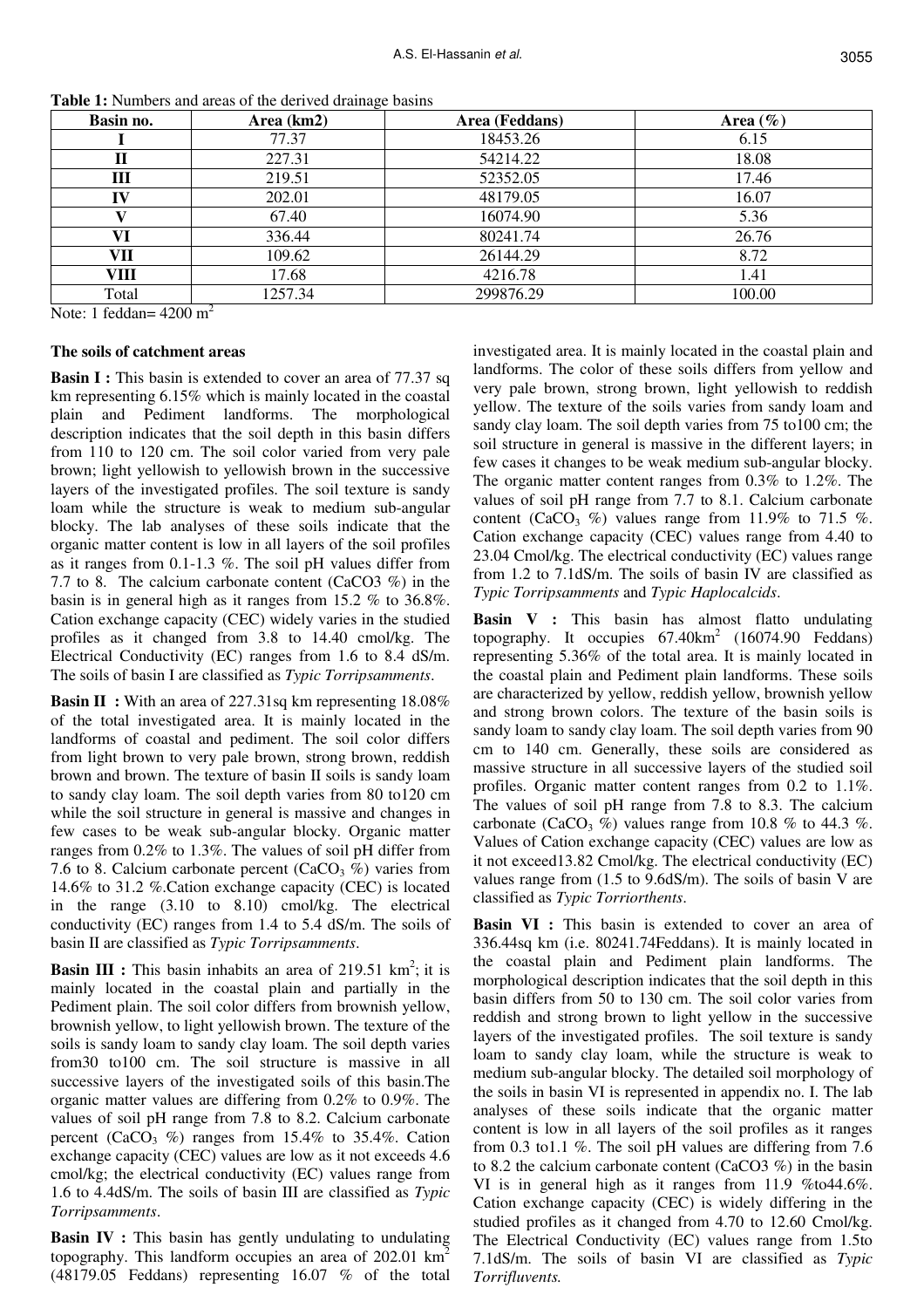**Basin VII :** The basin VII landscape occupies the eastern parts of the investigated area; the basin is rather almost flat topography. It occupies  $109.62 \text{km}^2$  (i.e. 26144.29Feddans) representing 8.72% of the total area. It is mainly located in the coastal plain landforms. The soil color differs from very pale brown to yellow. The soil texture is sandy loam; the soil depth varies from 60 cm to 90 cm. Generally, these soils are considered as massive structure in all successive layers of the studied soil profiles. The organic matter content is low in all layers of the soil profiles as it ranges from 0.3 to 0.8 %. The soil pH values are differing from 7.9 to 8.3. The calcium carbonate content (CaCO<sub>3</sub>  $\%$ ) content ranges from 11.4  $\%$  to 52.3 %. Cation exchange capacity (CEC) is widely differing in the studied profiles as it changed from 3.78 to 13.46 Cmol/kg. The Electrical Conductivity (EC) values range from 1.0 to 67.7 dS/m. The soils of basin VII are classified as *Typic Torrifluvents*.

**Basin VIII :** With an area of 17.68sq km (i.e. 4216.78Feddans) representing 1.41% of the total investigated area. It is mainly located in the coastal plain landforms. The basin VIII landscape occupies the eastern parts of the investigated area. The soil color differs from light yellowish to brownish yellow. The texture of basin VIII soils is sandy loam. The soil depth 110 cm the soil structure is massive in the different layers. The soil structure is massive in the surface layers, while it changed to single grains in the subsurface layers. Organic matter ranges from 0.3 % to 1.1%. The values of soil pH range from 7.9 to 8.0 Calcium carbonate (CaCO<sub>3</sub> %) content ranges from 20.4% to 28.3 %.

Cation exchange capacity (CEC) values are located between 12.10 and 13.20 Cmol/kg. The electrical conductivity (EC) values range from 1.4 to 5.4 dS/m. The soils of basin VIII are classified as *Typic Torripsamments*.

## **Water resources in the catchment basins**

Water shortage is the main constrain facing the agriculture sector in Egypt, especially in the northwestern coast, where the rain-fall is the main source of water. The mean daily rain-fall over the area is represented in Figure 5. Tis data were extracted from the Tropical Rain-fall Measuring Mission (RMM) data (NASA, 2019). The obtained data indicated that the daily rain-fall in the area ranges between 0.1 to 0.9 mm/day. The high amount of rainfall is found to the south of Mersa Matrouh area. It is noticed that the front of the plateau areas are characterized by high rain-fall rate. The accumulated rain-fall during 1999 to 2017 is illustrated in Figure 6. The data indicated that the high values of rain-fall (5500.4 mm/ 18 years) are associated with the western parts of the investigated area, while low values (3287.36 mm / 18 years) characterize the rest of the study area. Considering the catchment areas and the annual rainfall rate, the water volume and cultivated areas in each basin were calculated (Table 2). The obtained data revealed that the area is characterized by rain-fall rate of 236.34 mm / year. This indicated that the total water volume received over the investigated area is  $306368063$  m<sup>3</sup>, thus the areas that could be cultivated is almost equal 76592.02 feddans i.e. 25.6% of the total area.



**Fig. 5:** Mean daily rain-fall over the investigated area (Source: NASA, 2019).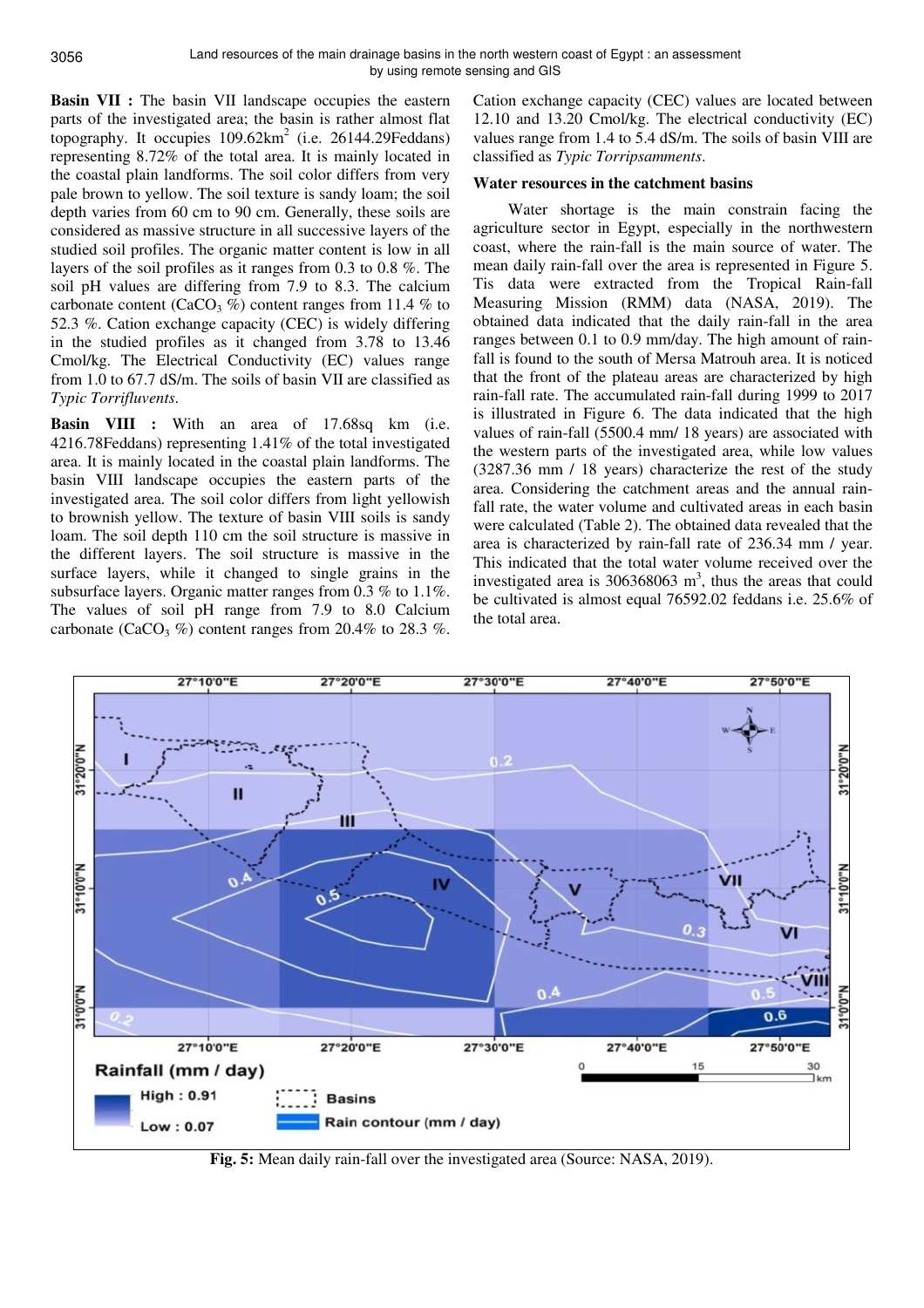

**Fig. 6:** Accumulated rain-fall over the investigated area from 1999 to 2017 (Source: NASA, 2017)

| <b>Basin No.</b> | Catchment area (km2) | Annual            | Water volume $(m^3)$ | Area to be cultivated |        |  |
|------------------|----------------------|-------------------|----------------------|-----------------------|--------|--|
|                  |                      | rainfall (mm)     |                      | (Feddans)             | $(\%)$ |  |
|                  | 77.37                | 305.6             | 23644272             | 5911.068              | 32.1   |  |
| Ħ                | 227.31               | 305.6<br>69465936 |                      | 17366.48              | 32.1   |  |
| Ш                | 219.51               | 305.6             | 67082256             | 16770.56              | 32.1   |  |
| IV               | 202.01               | 243.5             | 49189435             | 12297.36              | 25.6   |  |
|                  | 67.40<br>182.6       |                   | 12307240             | 3076.81               | 19.2   |  |
| VI               | 336.44<br>182.6      |                   | 61433944             | 15358.49              | 19.2   |  |
| <b>VII</b>       | 109.62<br>182.6      |                   | 20016612             | 5004.153              | 19.2   |  |
| VIII             | 17.68                | 182.6             | 3228368              | 807.092               | 19.2   |  |
|                  | 1257.34              | 236.34            | 306368063            | 76592.02              | 25.6   |  |

| <b>Table 2:</b> Areas, annual rainfall, water volume and land to be cultivated in the different basins |  |  |  |
|--------------------------------------------------------------------------------------------------------|--|--|--|
|--------------------------------------------------------------------------------------------------------|--|--|--|

Water volume  $(m^3)$  = catchment area  $(m^2)$  x rainfall  $(m)$ ; Area to be cultivated = water volume  $(m^3)$  / 4000, where 4000 is the average of water required to cultivate 1 feddan per year

# **Land capability classes**

Evaluating of capability is an essential stage for future practical use. The land capability classes were assessed using the soil characteristics illustrated in Table 3. The data in Table 4 and Figure 7 represent the areas of each capability class in the different catchment basin. The data indicate that basin No. I include the soils of high (189.36 feddans) and moderate (18080.09 feddans) capability. As previously mentioned, the annual water quantity stored in this basin is  $23644272$  m<sup>3</sup> that is sufficient to cultivate a total of 5911.06 feddans, this means that 32.1 % of the basin area could be cultivated. These soils are located under class I and II. Regarding to basin No. II, the dominant capability classes are class I, II and III, while the water budget reaches to  $69465936$  m<sup>3</sup> that is adequate to cultivate only an area of 17366.48 feddans. In this respect, available water should be directed to cultivate the soils of high capability class. In basin No. III all capability classes are found including class I (1176.94 feddns), class II (26845.42 feddans), class III (20288.63 feddans) and class IV (52151.77 feddans). Water quantity in this basin is  $67082256$  m<sup>3</sup>, which is typically enough to irrigate a total of 16770.56 feddans. The available water should be fixed to irrigate the soils of class I and II. The data obtained for basin No. IV indicates that the soils

are prevailed by four capability classes (i.e. I, II, III and IV). Class I and II represent 29010.07 feddans i.e. 60.41 %. In view of water resources in this basin, the water quantity is 49189435  $m<sup>3</sup>$  that is suitable to irrigate 12297.36 feddans; all of these areas include only class I and II. Results indicate that basin No. V includes all land capability classes, where class I and II represent more than 70% (11368.89 feddans) of the basin area. The annual water stored in this basin (12307240 m<sup>3</sup>) is suitable for irrigating a total of 3076.81 feddans. Water in this basin is very limited therefore, it is recommended to cultivate only the soils of high and moderate capability clsses. In basin No. VI, the area is dominated by capability classes I (7.88 %), class II (41.08 %), class III (45.15 %) and class IV  $(5.89 \%)$ . Water quantity cached in this basin is adequate to cultivate a total of 15358.49 feddans. In basin No. VII, only class III (42.89 %) and IV (57.11 %) are found. Parts of the areas dominated by class III could be cultivated where the quantity of available water in this basin is sufficient to irrigate about 5004.15 feddans. In basin No. VIII only soil capability of class II is found (4099.03 feddans). The water quantity stored in this basin is satisfactory to cultivate a total of 807.09 feddans. The water in this basin could be used to irrigate only 19.2 % of basin No. VIII.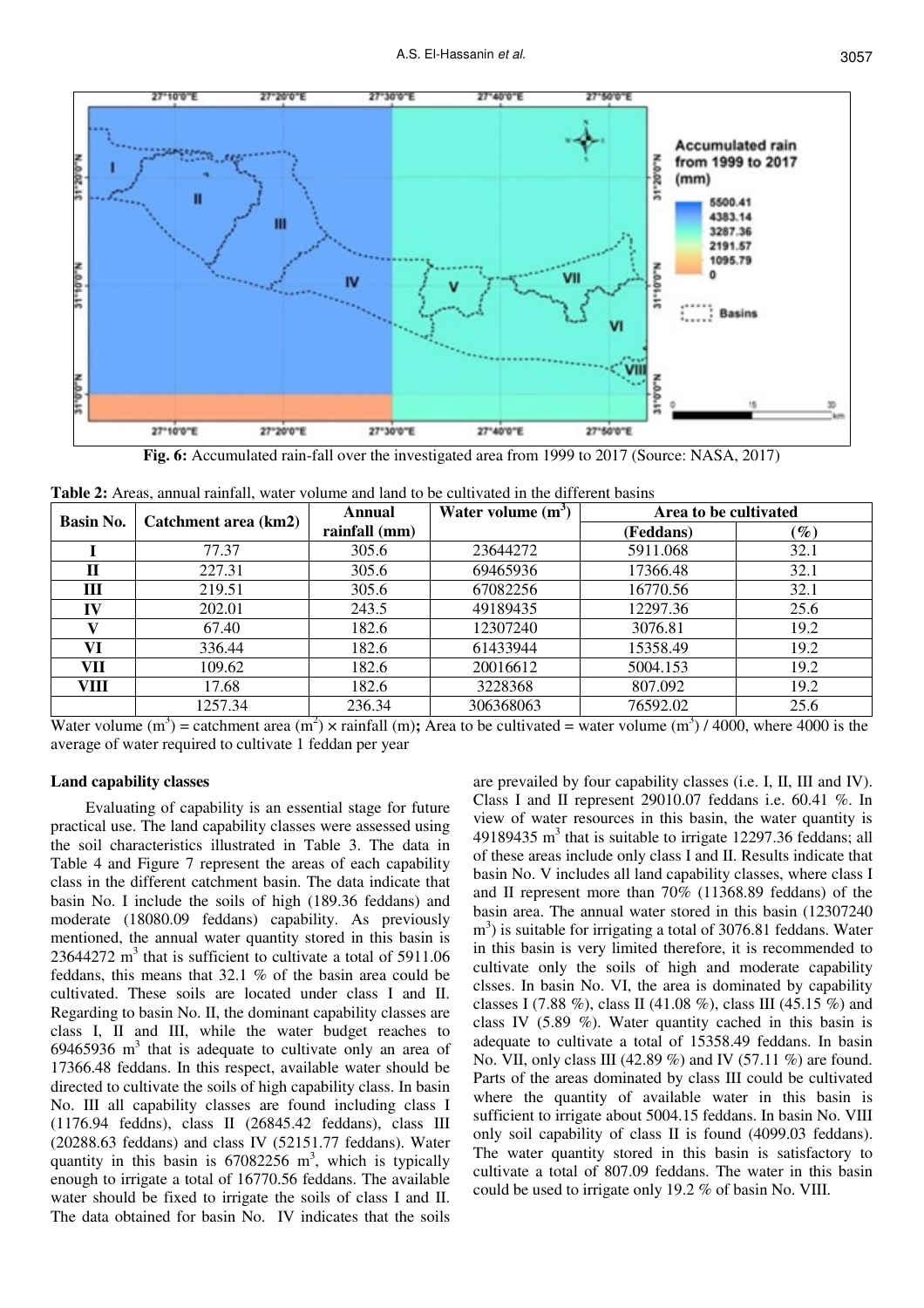| <b>Basin</b><br>N <sub>0</sub> | pH<br>1:2.5 | $EC_e$<br>dS/m | CaCO <sub>3</sub><br>$(\%)$ | <b>CEC</b><br>Cmol/kg | O.M<br>$\%$ | Soil depth | Texture*  |
|--------------------------------|-------------|----------------|-----------------------------|-----------------------|-------------|------------|-----------|
|                                | $7.7 - 8.0$ | $1.6 - 8.4$    | 15.2-36.8                   | $3.8 - 14.20$         | $0.1 - 1.3$ | 110-120    | <b>SL</b> |
| $\mathbf H$                    | $7.6 - 8.0$ | $1.4 - 5.4$    | 14.6-71.2                   | $3.10 - 8.10$         | $0.2 - 1.3$ | 100-120    | SL-SCL    |
| Ш                              | $7.8 - 8.1$ | 1.4-4.4        | 15.4-35.7                   | $3.45 - 6.6$          | $0.2 - 0.9$ | 30-100     | SL-SCL    |
| IV                             | $7.7 - 8.1$ | $1.2 - 7.1$    | 11.9-71.5                   | 4.40-23.04            | $0.2 - 1.1$ | 75-100     | S-SCL     |
| V                              | $7.8 - 8.7$ | $1.5 - 9.6$    | 11.4-44.3                   | 3.87-13.82            | $0.2 - 1.1$ | 90-140     | SL-SCL    |
| VI                             | $7.6 - 8.2$ | $1.5 - 7.1$    | 11.9-46.3                   | 5.03-12.60            | $0.3 - 1.1$ | 75-130     | SL-SCL    |
| VII                            | $7.9 - 8.3$ | $1.0 - 67.7$   | 11.4-52.3                   | 3.75-13.46            | $0.3 - 0.8$ | 60-90      | S-SCL     |
| VIII                           | $7.9 - 8$   | $1.2 - 3.2$    | 20.4-28.3                   | 12.10-13.20           | $0.3 - 1.1$ | 110        | <b>SL</b> |

**Table 3:** Range of some soil chemical and physical characteristics of the studied basins

\*S: sandy; SL: sandy loam; SCL= sandy clay loam

**Table 4:** Areas of each land capability class over the investigated catchment

|                  | <b>Capability class</b> |      |               |       |                |       |                    |       |
|------------------|-------------------------|------|---------------|-------|----------------|-------|--------------------|-------|
| <b>Basin No.</b> | High(I)                 |      | Moderate (II) |       | Marginal (III) |       | Non-capable $(IV)$ |       |
|                  | Fadden                  | $\%$ | Fadden        | $\%$  | Fadden         | $\%$  | Fadden             | $\%$  |
|                  | 189.36                  | 1.04 | 18080.09      | 98.96 | 0.00           | 0.00  | 0.00               | 0.00  |
| П                | 2642.70                 | 4.89 | 49031.47      | 90.71 | 2377.87        | 4.40  | 0.00               | 0.00  |
| Ш                | 1176.94                 | 2.26 | 26845.42      | 51.48 | 20288.63       | 38.90 | 52151.77           | 7.36  |
| IV               | 272.07                  | 0.57 | 28738.02      | 59.84 | 17510.07       | 36.46 | 1504.03            | 3.13  |
| V                | 93.55                   | 0.58 | 11275.34      | 70.38 | 4652.13        | 29.04 | 0.00               | 0.00  |
| VI               | 6294.12                 | 7.88 | 32804.32      | 41.08 | 36051.54       | 45.15 | 4702.37            | 5.89  |
| VH               | 0.00                    | 0.00 | 0.00          | 0.00  | 11139.37       | 42.89 | 14834.11           | 57.11 |
| VIII             | 0.00                    | 0.00 | 4099.03       | 100   | 0.00           | 0.00  | 0.00               | 0.00  |



**Fig. 7:** Land capability classes and areas to be cultivated in the different catchment basins

**Conclusion** 

The land resources in catchment basins of the northwestern coast of Egypt were investigated by using remote sensing data and GIS techniques. The area is dominated by 8 main basins. The soil and water resources were assessed in each basin. The highly capable soils occupy about 3.56% of the studied basins, while moderately capable soils exhibit 57.28% of the area. The marginally and nonsuitable soils dominate 30.83 and 8.33% of the studied area respectively. The total water quantity annually stored in the catchment basins is close to  $306,000000$  m<sup>3</sup> which is sufficient to cultivate about 76,000 feddans (25.6 %) of the total area. In general, water in the different basins is very limited, so it is recommended to cultivate the soils of high and moderate capabilities.

# **References**

Abbas, M.S.; El-Morsy, M.H.; Shahba, M.A. and Moursy, F.I. (2008). Ecological studies in coastal sand dune rangelands in the North-West of Egypt, Meeting of the Sub-network on Mediterranean Forage Resources of the FAO-CIHEAM Inter-regional Cooperative Research and Development Network on Pastures and Fodder Crops, (Spain), 389-393.

- Ali, R.R. and Shalaby, A. (2012). Sustainable Agriculture in the Arid Desert West of the Nile Delta: A Crop Suitability and Water Requirements Perspective. International Journal of Soil Science, 7(4): 116-131.
- Anaya-Romero, M., Abd-Elmabod, S.K. and Muñoz-Rojas, M. (2015). Castellano, G.; Ceacero, C.J.; Alvarez, S.; Méndez, M.; De la Rosa, D. Evaluating soil threats under climate change scenarios in the Andalusia region. Southern Spain. Land Degrad. Dev., 26: 441–449.
- Brough, P.A. (1986). Principle of Geographical Information Systems for Land Resources Assessment. Oxford University Press, 194.